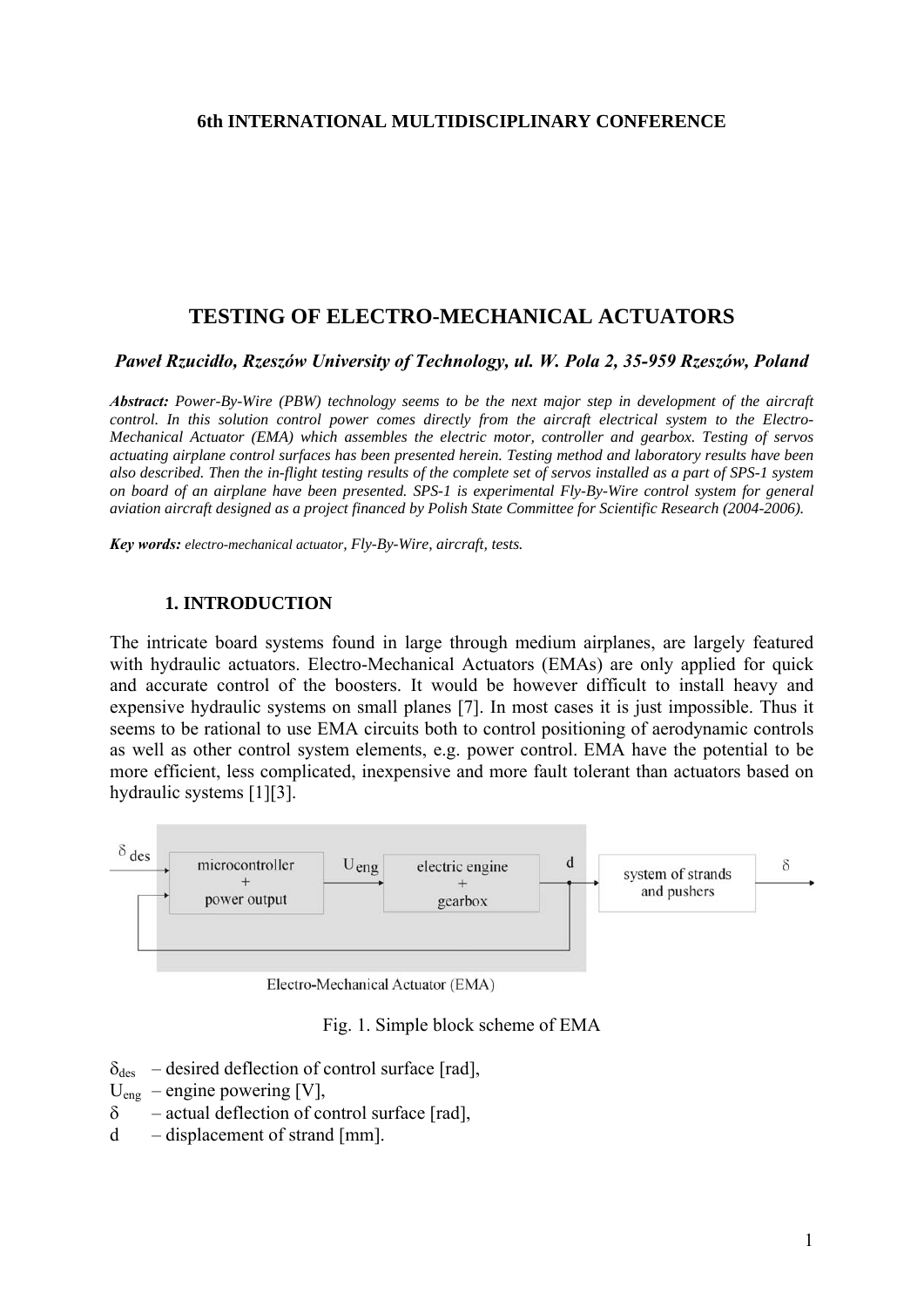As actuators are critical elements of Fly-By-Wire (FBW) system, they should be subject to rigorous qualification criteria [2][8]. They have to be reliable, operate stable in any situation. This is a very important requirement, because any actuator failure is likely to lead to a serious accident. Any actuator should be made intrinsically reliable and insensitive to other equipment failure. The second feature can be achieved by the multiplication of superior control circuits (data buses, flight computers) and additional power units [2][5][8].





# **2. LABORATORY STAND TESTS**

In order to perform laboratory tests of the actuators, a special test stand has been constructed [4][5]. This stand enables to perform testing of single actuator at various load conditions, at various driving inputs. A rapid prototyping PC card is used as the test signal source and data acquisition bus. Static tests program included positioning accuracy and allowable load values for various positions of the servo element. Dynamic tests program included the actuator responses to step, harmonic, and special inputs. The test data have been used at adjusting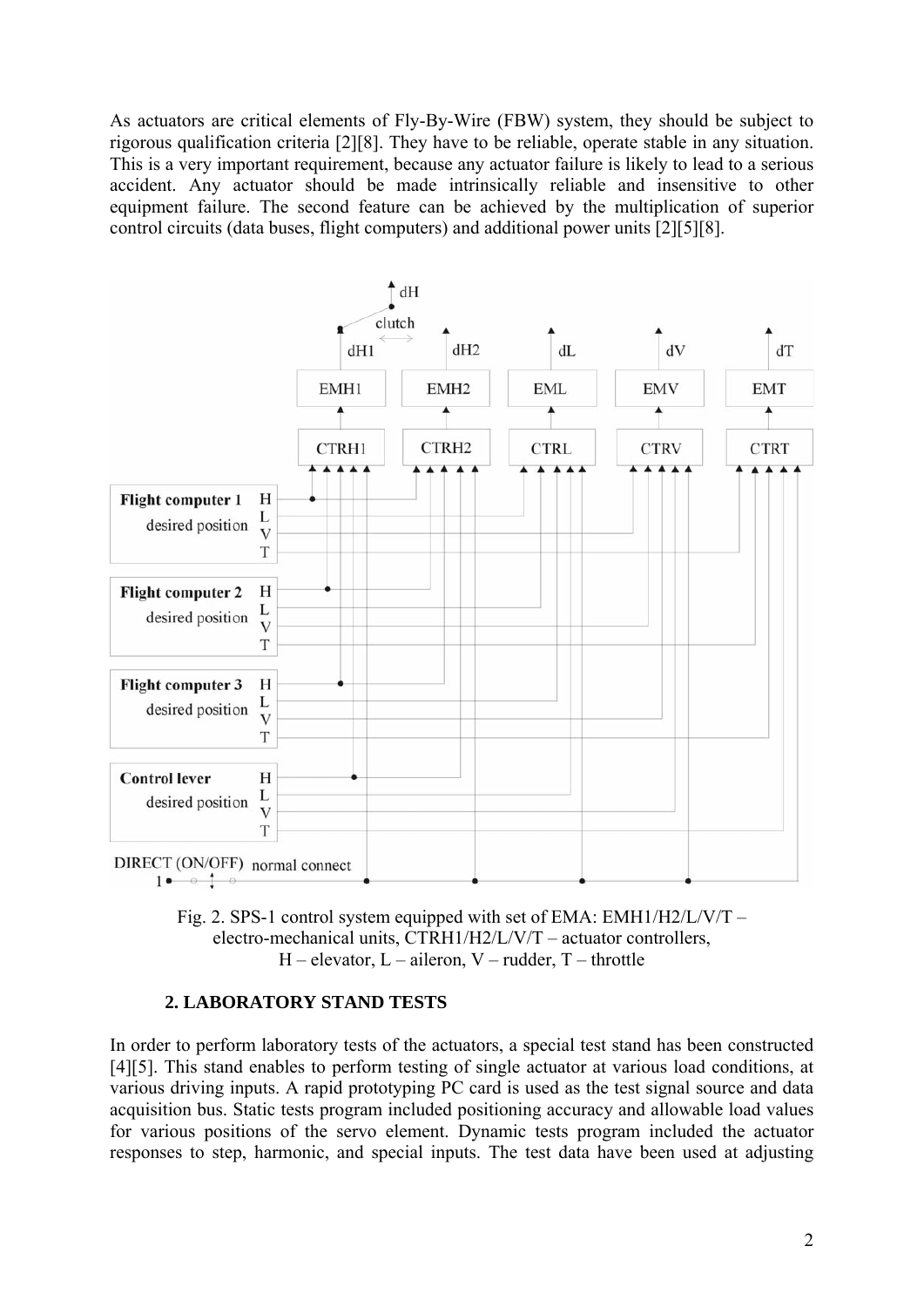control algorithms, so that the most favorable static/dynamic properties are obtained. The test results are shown in figures 5-6.



Fig. 3. General view of electro-mechanical unit.

- 1 electric engine,
- 2 driving roller,
- 3 gearbox,
- 4 electromagnetic clutch,
- 5 electrical connectors (potentiometer to A/D converter, motor powering, powering of electromagnetic clutch),
- 6 potentiometer.



Fig. 4. Block diagram of the laboratory stand, FC1/2/3 – simulated control signals from flight computers, ST – stick position signal, DIR – direct control switch, USART – Universal Synchronous Asynchronous Receiver Transmitter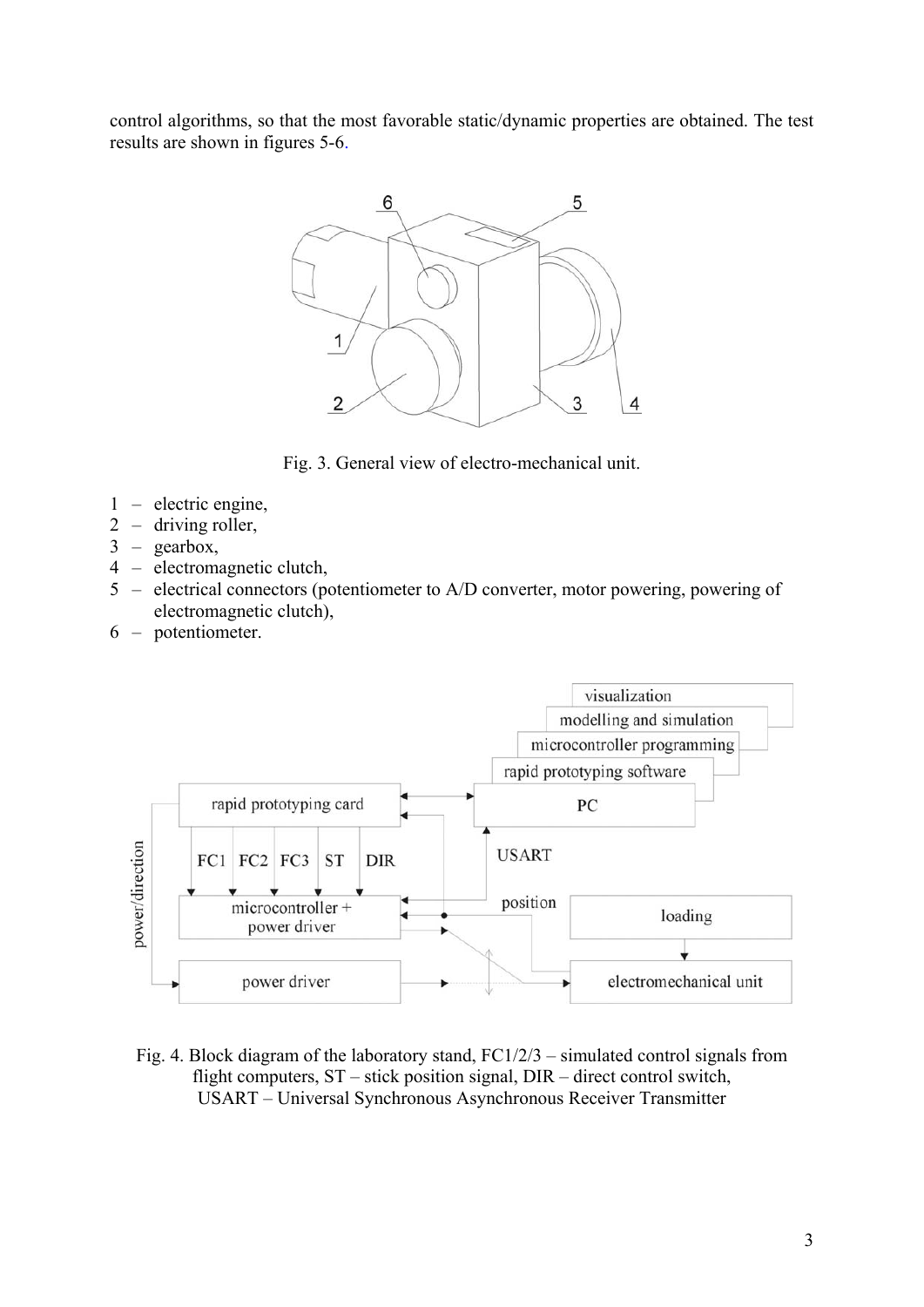

Fig. 5. Frequency characteristics of presented EMA. Characteristics obtained for three different amplitudes of harmonic input function (U)



Fig. 6. Responses to step signal, PZL-110 rudder actuator, load: 0, 20, 50 and 100[N]

The tests performed on laboratory stand showed that the actuator controller is able to positioning the control surfaces with established static precision of 0.1 deg (when full range is about  $\pm 20$  deg). It has been also tested in admitted full load conditions both positive as well as negative. Control algorithm permits to deflect surfaces with maximum power in wide range. Unfortunately speeds are limited by the electromechanical design and due to over saturation, we can only compensate the phase lag. Signal amplitude is suppressed in this case.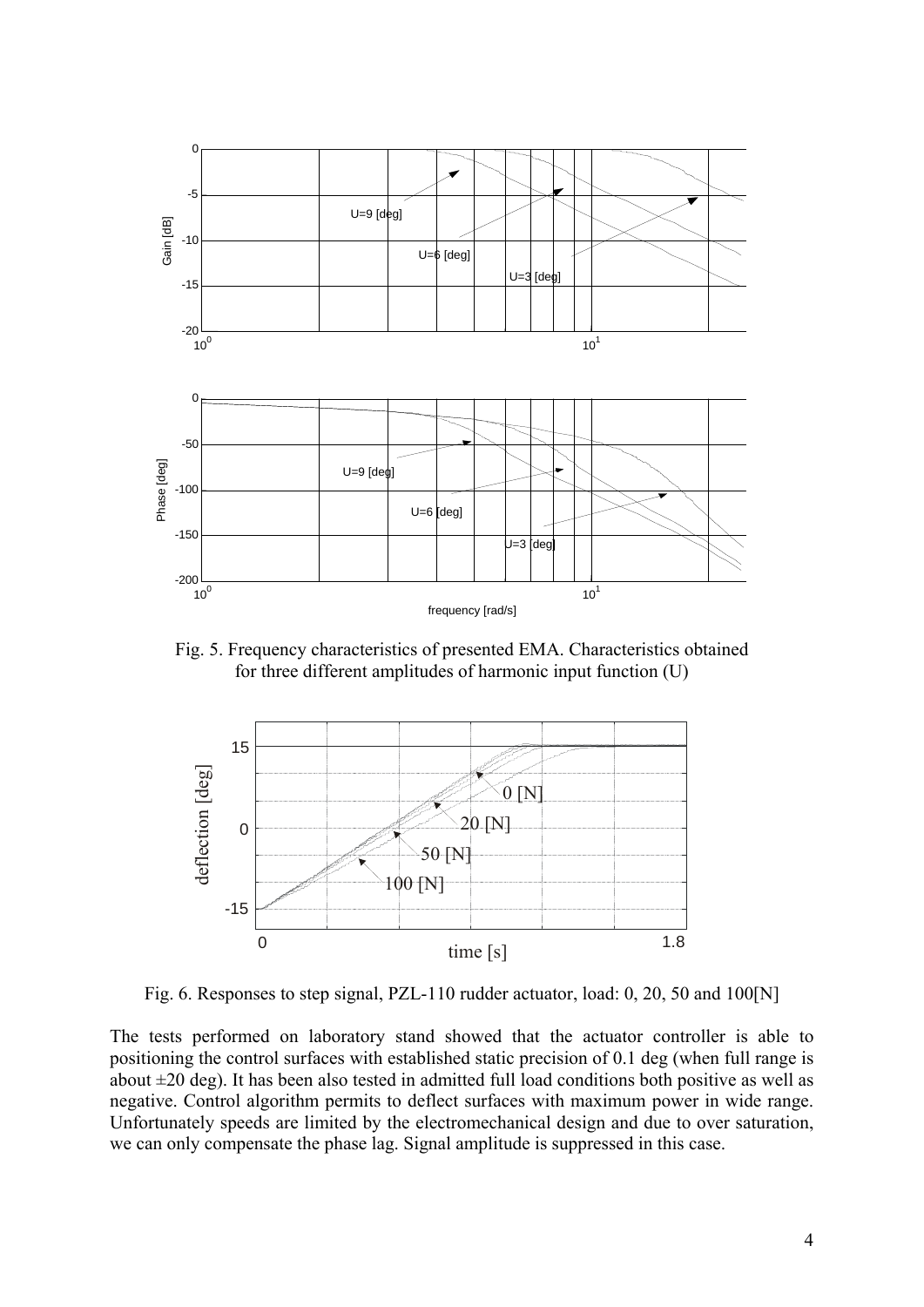#### **3. IN FLIGHT TESTS**

The controller operation has been checked in many possible situations. Positive results of laboratory test made it possible to install it on the board of PZL 110 "Koliber" airplane, as a component of the experimental SPS-1 Fly-By-Wire system. The servo systems complete with microcontroller have been installed on the board of PZL-110 "Koliber" aircraft. To achieve higher safety level in SPS-1 system, a redundant elevator servo and controller system has been adopted. Total of 12 flight hours with inputs and responses at various flight conditions being recorded, have been accumulated. Tests performed in flight (July-November 2003) supported the laboratory results. The results of aileron and elevator servos testing are shown in figures 7-8.



Fig. 7. Aileron positioning during flight tests (2003-10-24, start: 08:47:59 GMT); solid – aileron deflection, dotted – desired value



Fig. 8. Elevator positioning during flight tests (2003-10-24, start: 08:47:59 GMT); solid – elevator deflection, dotted – input function

## **4. CONCLUSIONS AND FUTURE RESEARCH**

In order to achieve more reliable solution and perform more advanced real-time tests, two additional CAN type buses will be applied. They will replace the Pulse Width Modulation (PWM) control signals coming from the on-board computers [2]. As a data transmission protocol a *CAN Aerospace* will be used [6]. The next task it will be designing special software for the calibration of operational circuits and testing of the properties of the system operating on this concept. Partial failure of actuators and auto/manual flight commutating will be researched in further step.